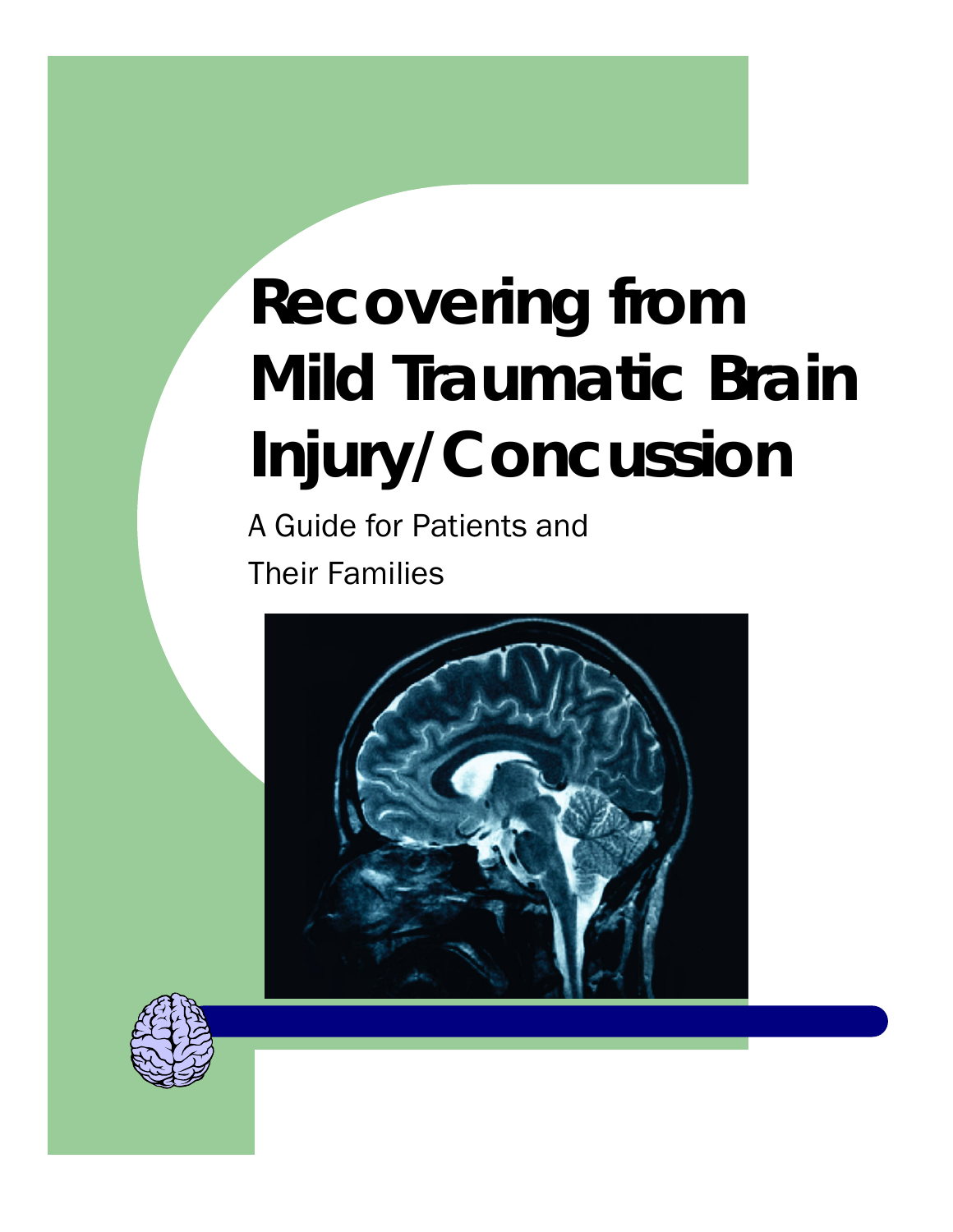

### **Recovering From Mild Traumatic Brain Injury/Concussion: A Guide for Patients and Their Families**

This booklet provides a few answers to questions commonly asked by patients and family members following a mild traumatic brain injury (TBI) which is also called a concussion. It describes some of the problems that people may experience after a mild TBI and offers some tips on coping with these problems. As you read this booklet, keep in mind that everyone recovers a little bit differently. Everyone improves after a mild TBI, and most people recover completely in time. We hope that you find this booklet helpful.

A common cause of stress after a mild brain injury is worry about the symptoms you have. Scientific studies by neurosurgeons and neuropsychologists in New Zealand, Scandinavia, Great Britain, Canada and the United States have shown that patients who get an information booklet like this one recover faster and feel better during recovery than patients who do not know what to expect. You have been given this booklet so you will know what to expect and what to do about the symptoms you may experience.

Talking to a doctor about your symptoms is also important. Your doctor can prescribe therapy and/ or medication that can help you if you need it. You can also talk to the person who gave you this booklet or call the number listed on the last page of this guide.



This manual was prepared by the Michigan TBI Services and Prevention Council in April 2008. Some of the text is adapted from:

Mittenberg, W., Zielinski, R.E., & Fichera, S. (1993) Recovery from mild head injury: A treatment manual for Patients. Psychotherapy in Private Practice, 12, 37-52.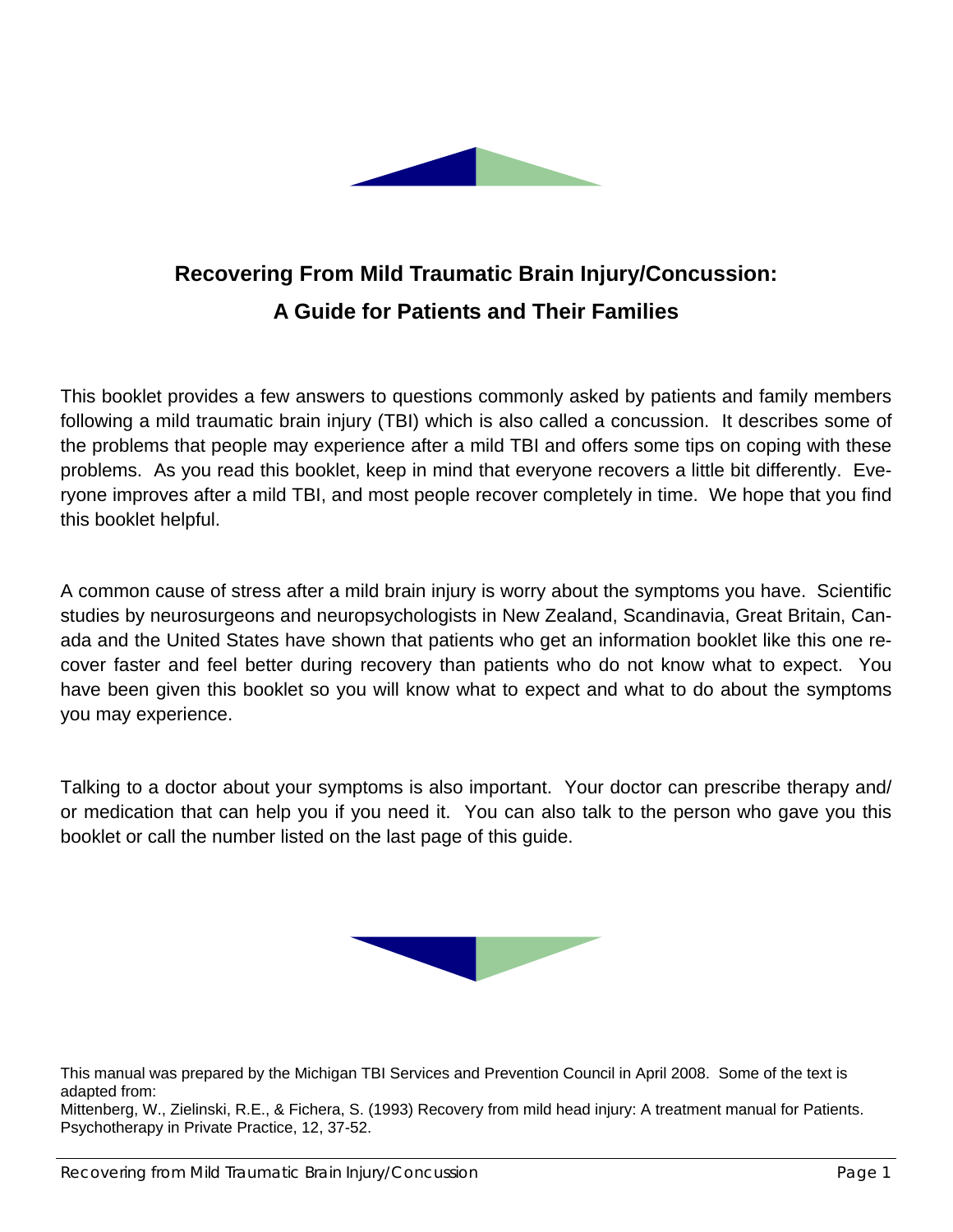

## **What happens in a TBI?**

*"I don't understand what has happened to me."* 

A blow to the head can occur in:

- A motor vehicle crash **•** Sports injuries
- 
- 
- ♦ Child abuse/domestic violence incidents
- ♦ When the skull is struck by a blunt or heavy object
- 
- $\bullet$  A fall  $\bullet$  Assaults
- ◆ A bicycle crash **butchered** in **We can also also <b>Wille Military service-related injuries**

In most cases, there are no lasting symptoms or ill effects from a mild injury to the brain, also known as a concussion. This is because the brain is surrounded by shock-absorbing liquid and is covered by the skull, which usually is enough to protect the brain from any damage.

Sometimes the force of impact is more severe. This can cause the skull to break or fracture. When the skull fractures, it absorbs some of the force of the blow and protects the brain. This is the same way that a crash helmet works. When the head is hit, the brain may be shaken around inside the skull. This can sometimes cause the brain to get bruised if it hits the inside of the skull hard enough. Like a black and blue mark on your arm or leg, this will recover with time. If there are many bruises on the brain, there will be some swelling that can take a while longer to return to normal.

The brain is made of thousands of long, thin nerve fibers. Some of these nerves can snap or tear if a blow to the head is severe enough. Although these nerves cannot be seen without a microscope, we know that they can recover because many patients recover completely from mild brain injury in time.

Like any other part of the body, the brain has blood vessels in it. If a head injury is very serious, some of these blood vessels can tear and bleed. This happens soon after the injury. The bleeding often stops on its own and the blood vessels heal like any cut does. If there is bleeding deep inside the brain, then this is a sign of an injury that is more severe than a concussion. Bruises, swelling, snapped nerves and broken blood vessels are the causes of symptoms after a brain injury. Your doctors have examined you for any signs of injury to the brain and prescribed treatment if you need it. Most people who suffer a concussion recover completely in time because the damage is minor. Most doctors who treat people with brain injuries agree that recovery is faster when the patient gets enough **rest** and resumes responsibilities **gradually**. There are a number of symptoms that can occur after a mild TBI that will be explained in subsequent pages.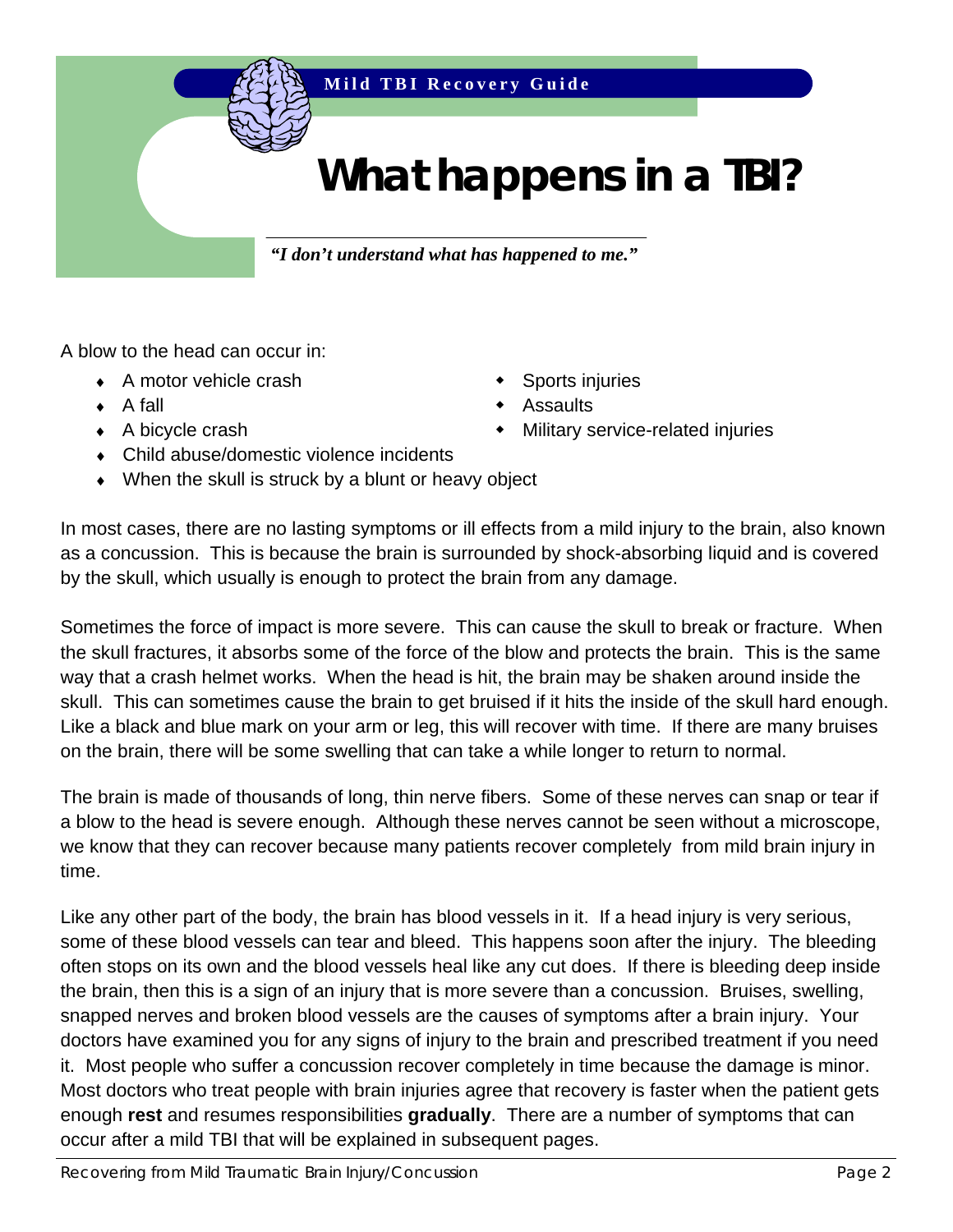#### **Common Causes of Symptoms After a Mild TBI**

- **Bruises**—When the head is hit, the brain can be shaken around inside the skull. If the shaking was hard enough, the brain can get bruised as it hits the skull. Just like bruises you might get on your arms or legs, these go away in time.
- **Swelling** If there are lots of bruises, there may also be swelling. Swelling takes a while longer than bruising to return to normal.
- **Snapped Nerve Fibers**—The brain is made of millions of cells called neurons that are connected to each other by long, thin fibers called axons. Some of these axons can snap or break during a concussion if it is serious enough. When this happens, different cells in your brain cannot communicate properly with each other. Even though we can only see axons under a microscope, we know that they can heal because in time many patients recover completely.
- **Broken blood vessels**—Like any other part of the body, the brain has blood vessels in it. If a TBI is very serious, some of these blood vessels can tear and bleed soon after the injury. Usually, the bleeding stops on its own and the blood vessels heal like any other cut does.

Some of the "symptoms" you notice may have nothing to do with your concussion or injury. See the table below for things we forget with or without a mild TBI.

| "Symptom"                                 | % of People |
|-------------------------------------------|-------------|
| Forgets telephone numbers                 | 58%         |
| Forgets people's names                    | 48%         |
| Forgets where car was parked              | 32%         |
| Loses car keys                            | 31%         |
| Forgets groceries                         | 28%         |
| Forgets why they entered a room           | 27%         |
| Forgets directions                        | 24%         |
| Forgets appointment dates                 | 20%         |
| Forgets store location in shopping center | 20%         |
| Loses items around the house              | 17%         |
| Loses wallet or pocketbook                | 17%         |
| Forgets content of daily conversations    | 17%         |

*Recovering from Mild Traumatic Brain Injury/Concussion Page 3*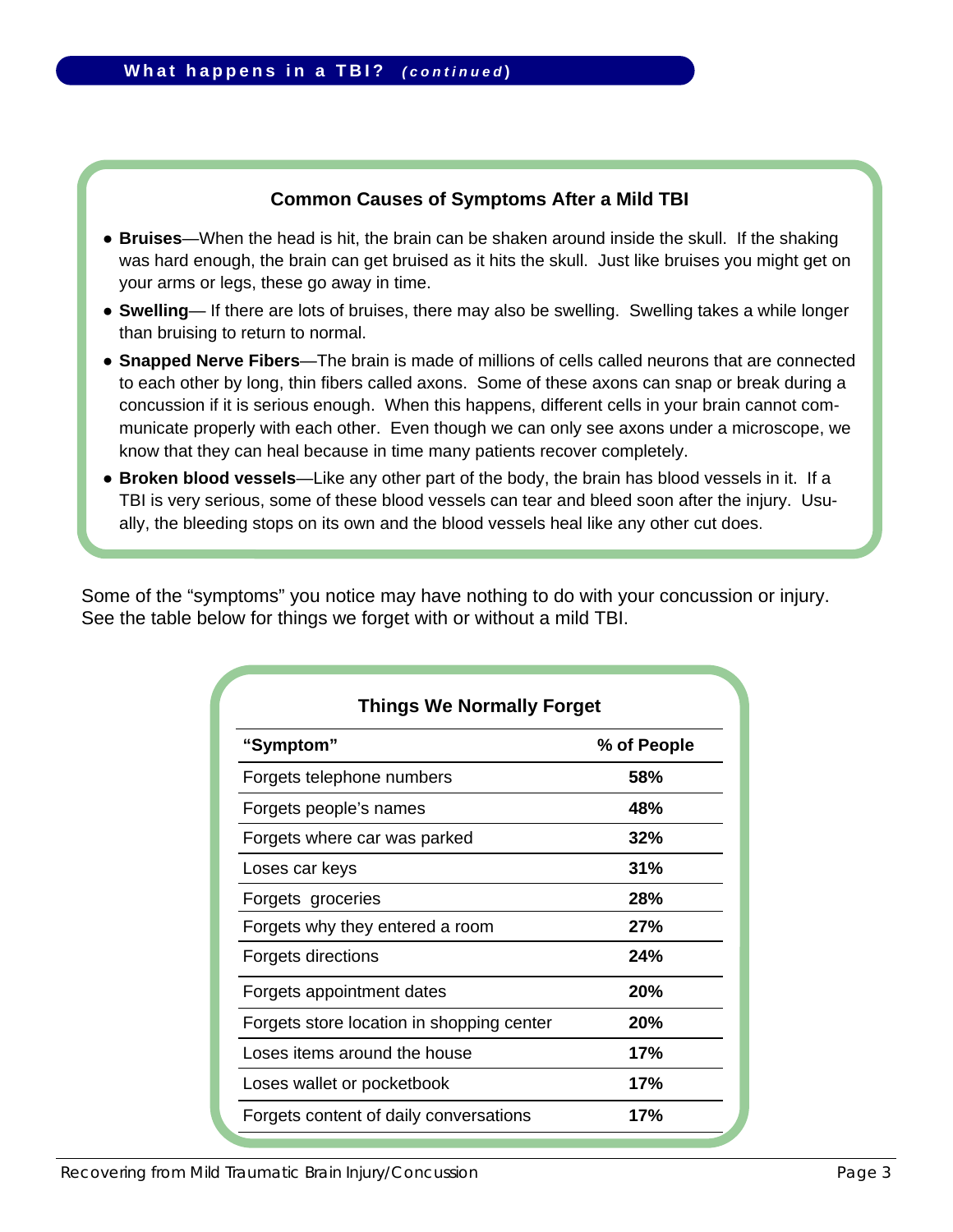### **How serious was the TBI?**

*"I just need some answers."* 



One way to tell if a head injury is serious is the amount of time the patient was unconscious after the injury. If you were not knocked out at all or were unconscious for less than 30 minutes, then the injury was most likely minor or **mild**. Although you may have some symptoms, there was probably little injury to the brain and complete recovery is expected. Most people who have a head injury fall into the category of mild TBI or concussion.

The longer the length of unconsciousness, the longer the recovery usually takes. If the patient was knocked out for more than 30 minutes, but less than one hour, the injuries were most likely **moderate**. Return to normal will probably take a while.

**Nerve cells inside the brain www.fi.edu/brain/head.htm**

Patients who are unconscious for **more than an hour** have suffered a **severe** brain injury. Although many patients make a good recovery even after a severe head trauma, symptoms can often last for some time. In very severe head injuries, many symptoms can be permanent. Treatment at a rehabilitation center is usually recommended and can help recovery.

#### **TBI Severity is based on:**

- Loss of consciousness
- Abnormal results on a brain scan such as a **CT** or **MRI**
- $\bullet$  Length of time until the patient is first able to follow instructions
- Duration of confusion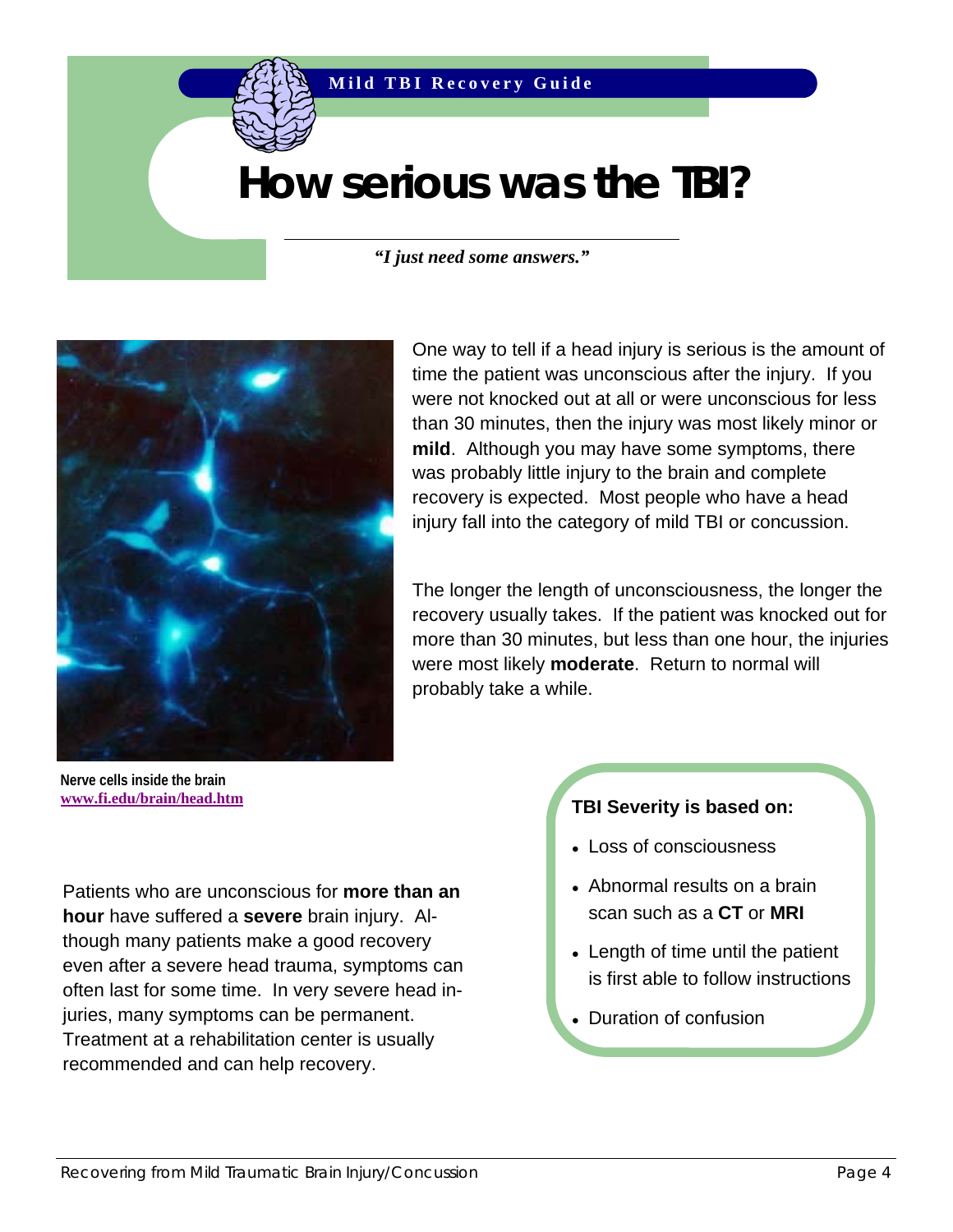### **What symptoms can I expect?**

#### *"I just don't feel like myself"*

Eight out of ten patients with a mild brain injury show some symptoms during the first week to a month after the accident. These symptoms are part of the normal recovery process and are not signs of permanent damage or medical complications. Like the itch of healing stitches, these symptoms are common and should not be a cause for concern or worry. These symptoms are usually a sign that your injuries were probably mild or minor. The majority of patients with mild TBI recover completely in a week to three months. If you are older than 40, it may take a bit longer to return to normal. The symptoms often disappear without any special treatment. A list of the symptoms that you can expect is shown below, along with the percent of mild brain injury patients who experience each symptom at some point in their recovery. A more detailed explanation of symptoms are on the following pages. It is important to remember that everyone has these symptoms on occasion. The table also shows the percent of people who have these symptoms, even though no head injury occurred.

| <b>Symptom</b>              | <b>Symptoms of</b><br><b>Mild TBI</b><br>% of Patients | <b>Symptoms of</b><br><b>Everyday Stress</b><br>% of People |
|-----------------------------|--------------------------------------------------------|-------------------------------------------------------------|
| Poor concentration          | 71%                                                    | 14%                                                         |
| Irritability                | 66%                                                    | 16%                                                         |
| Tired a lot more            | 64%                                                    | 13%                                                         |
| Depression                  | 63%                                                    | 20%                                                         |
| Memory problems             | 59%                                                    | 20%                                                         |
| Headaches                   | 59%                                                    | 13%                                                         |
| Anxiety                     | 58%                                                    | 24%                                                         |
| Trouble thinking            | 57%                                                    | 6%                                                          |
| <b>Dizziness</b>            | 52%                                                    | 7%                                                          |
| Blurry or double vision     | 45%                                                    | 8%                                                          |
| Sensitivity to bright light | 40%                                                    | 14%                                                         |

#### **Most Common Symptoms of Mild TBI Compared to Symptoms of Everyday Stress**

*Recovering from Mild Traumatic Brain Injury/Concussion Page 5*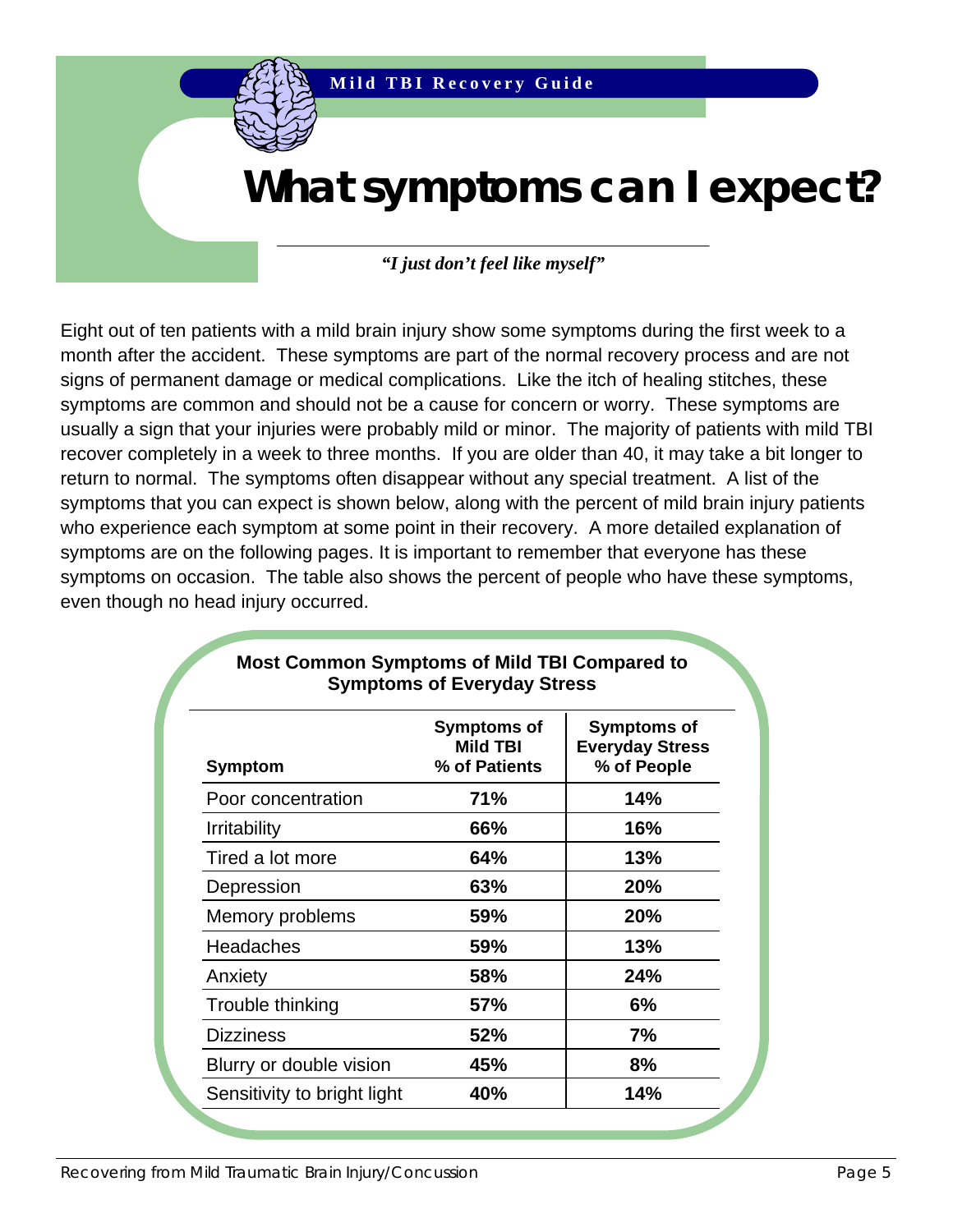#### **Common symptoms of mild TBI and how to manage them**

**Poor Concentration** This is the most common symptom of concussion. The main cause of poor concentration is fatigue. **You will probably be able to concentrate better if you get enough rest.**  When it becomes difficult to concentrate on what you are doing, take a break and relax for 15 to 30 minutes. If you still continue to have problems, your work day, class schedule, or daily routine should be temporarily shortened. Trying to "stick to it" usually makes things worse. Reducing distractions can help. Turn down the radio or try to work where it is quiet. Do not try to do too many things at once. Writing while you talk on the phone or taking notes as you listen to someone talk are examples of doing two things at the same time. It may be difficult to concentrate on more than one thing at first. You will probably be able to concentrate better when you have had enough rest or a short nap.

*Irritability* One of the most frequent causes of irritability is fatigue. People lose their tempers more easily when they are tired or overworked. Adjust your schedule and get more rest when you notice yourself becoming irritable. Everyone gets angry from time to time, often with good reason. Being irritable only becomes a problem when it interferes with your ability to get along with people from day to day. If you find yourself getting into arguments that cause trouble at home or at work, try to change the way you think about things. When something makes you angry, ask yourself what caused it. Family, friends, or co-workers can do things that bother us at times. Try to think of why you may be feeling angry with them. What would they say was the reason? Thinking about what caused a problem is the first step to solving it. Problems can usually be solved better if you try to stay calm and explain your point of view. Try to remind yourself of this when you find yourself becoming irritable. Try to think of several different ways to solve the problem and then decide which is best. Just realizing that there are several things you can do to solve a problem may ease your mind.

*Fatigue* It is normal to be more tired after a concussion. **Rest is the only sensible treatment for being tired**. Avoid wearing yourself out. Gradually increase your activity level. Most patients have more energy in the morning than later in the day. You may benefit from scheduled rest breaks or daytime naps. If your symptoms get worse, this means that you are pushing yourself too hard.

*Depression* People become depressed when unpleasant things happen to them, and a concussion is unpleasant. An effective way to treat depression is try to make good things happen. One way to do this is to plan to do something enjoyable for yourself every day. Make your plan specific, and then stick to it. That way you can look forward to it. Anticipating and doing enjoyable things each day will improve your mood. Some thoughts can make us depressed. Bad situations are often not as terrible as they may seem at first. Think back to an unpleasant moment in your own life and you will see that this is so. Chances are that if you are depressed, you are telling yourself things that are depressing. Thinking that the situation is terrible, that there is no end to it in sight, that you are not able to do anything about it, and that it is your fault are all depressing things to tell yourself. Thinking this way can become a habit if you do it enough. Usually, when people tell themselves unpleasant things all the time it is out of habit, not because those things are really true. If you find yourself thinking depressing thoughts, stop. Simply stopping a depressing thought can make you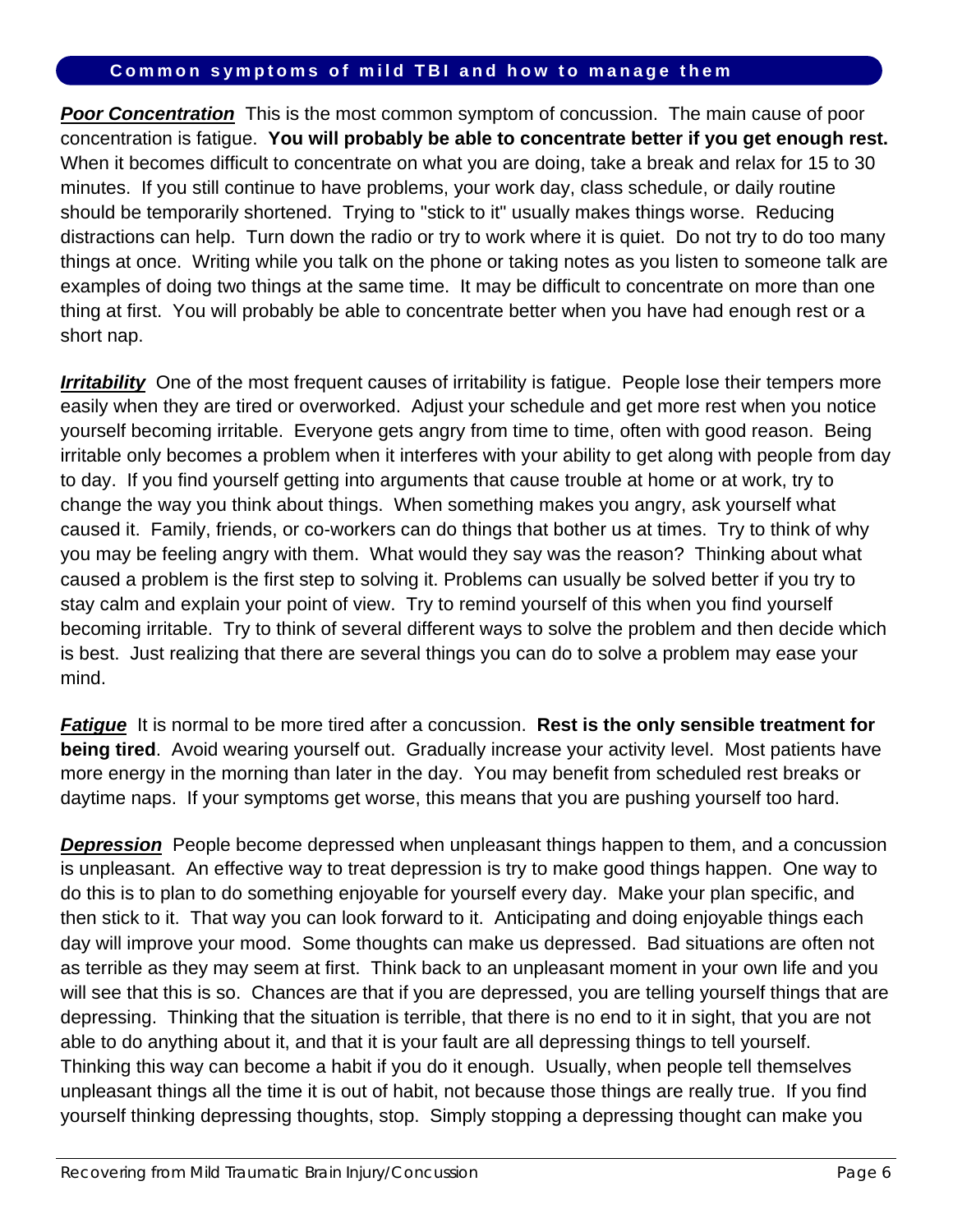#### **Common symptoms of mild TBI and how to manage them** *(continued)*

feel better. See if what you are telling yourself is really true. Think instead of what you are thankful for. Consider doing one good deed for someone each day. Picture yourself doing your favorite things.

*Memory Problems* Memory difficulties have several causes. The part of our brain that stores memories is called the temporal lobe. This is one part of the brain that is likely to be bruised in a concussion. Some memory difficulties can be caused by the bruises, which is why you may not remember the accident very well. Like a black and blue mark on your arm or leg, these bruises will recover with time. Your memory will most likely improve as this happens. If you can remember the accident, chances are that your brain was not bruised.

Most of the memory problems patients notice after a concussion are not caused by actual bruising but are usually from being tired. For you to remember something, you have to pay attention to it first. If you don't concentrate long enough, the information is never stored in your memory. **You will probably be able to remember better if you get enough rest.** Memory problems can be a sign that you are pushing yourself too hard. Writing things down or using a pocket tape recorder are other ways of coping with temporary memory difficulties, and will help your recovery. You likely had trouble remembering things even before the accident. Some of the memory symptoms you notice may actually have nothing to do with your concussion. People with serious memory difficulties are usually not upset by their symptoms. They don't remember that they have any memory trouble. If you are concerned about your memory, have it tested by a neuropsychologist. Your physician can order the necessary tests if you need them. You can also ask the person who gave you this booklet or call us at the number listed on the last page of this guide for more information on any of these symptoms.

#### **Mild TBI Recovery Guide**

### **How long will my symptoms last?**

*"I feel like I'll never be the same again."* 

- The most rapid recovery occurs in the first week after mild TBI.
- Most patients will be back to normal in a week to a month.
- Keep in mind that everyone recovers differently.
	- People under the age of 40 get better faster and have fewer symptoms as they get better than people over the age of 40.
	- ∗ Elderly patients can expect a longer recovery, even after a mild TBI.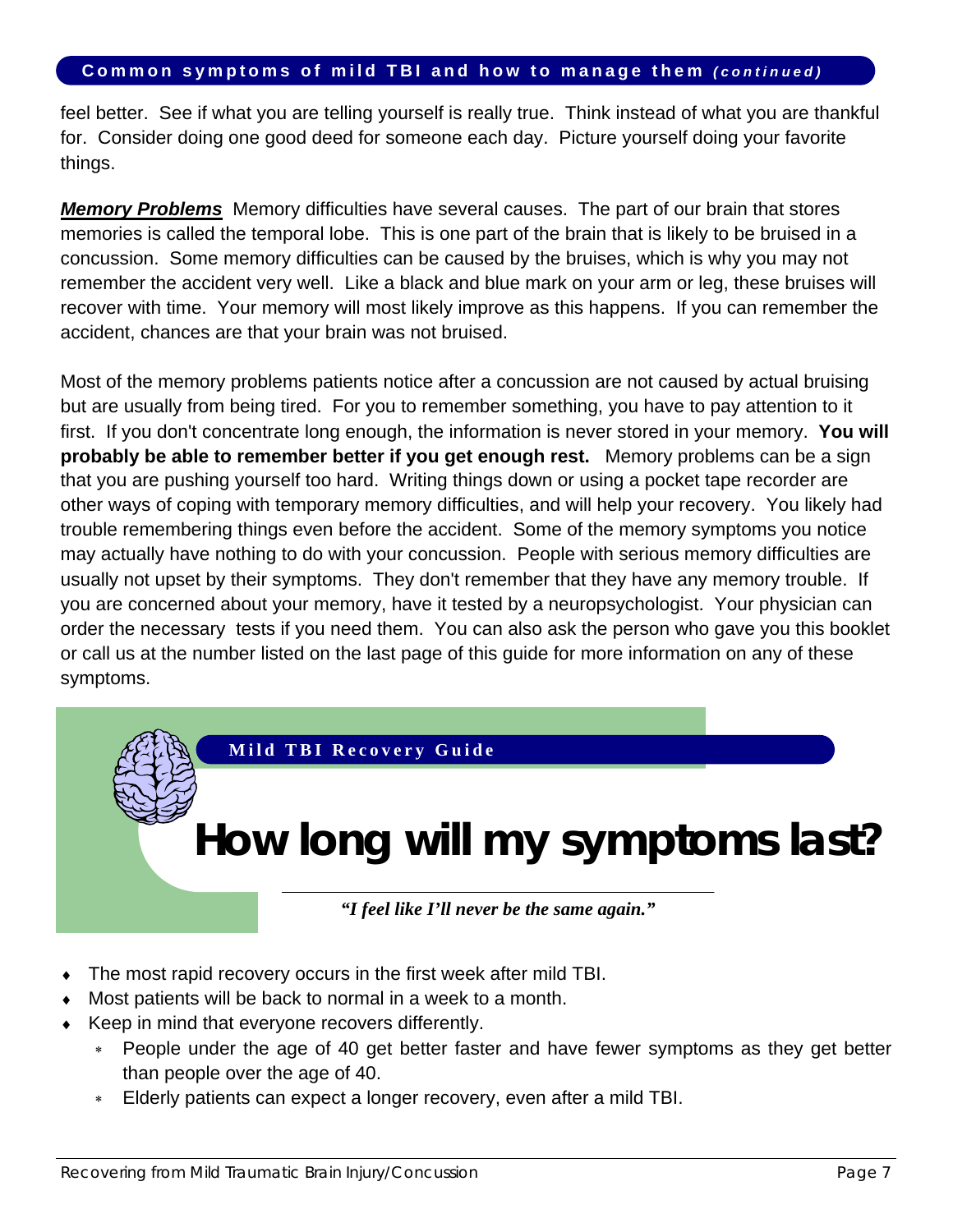### **What can I do about my symptoms?**

#### *"I feel so powerless."*

Some patients, who have had a concussion, find that at first it is hard to do their daily activities, their job, to get along with everyone at home, or relax. The best way to deal with this is to resume activities and responsibilities a little at a time. The time you spend at work, getting together socially, with your family, or exercising is determined by your comfort. **You should pace yourself and be sure to get all the rest you need.** If your symptoms get worse, or if you notice new symptoms, this is a sign that you are pushing yourself too hard. Slow down and let your brain heal.

Ignoring your symptoms and trying to "tough it out" often makes the symptoms worse. **Return to your routine gradually**. Symptoms are your body's way of giving you information. A broken bone or a torn muscle hurts so that you will not use it; that give it time to heal. Scientific studies by neurologists in the Netherlands showed that one week of relaxing at home and then one **week of gradually increasing activity after leaving the hospital is best.** Most people who took this advice and rested more, were back to normal at work or school in 3 to 4 weeks. Most of the patients who were did not get this one week of rest, took up to 3 times longer (3 months) to get back to their normal routine and had more symptoms, like irritability, trouble concentrating, and memory problems.

Your concussion was traumatic, but thinking and worrying about your symptoms can make them seem worse. This is partly because paying attention to a feeling seems to magnify or increase it. Concentrating on your symptoms will make them more noticeable to you. **It is important to remember that the symptoms are a normal part of recovery and will go away on their own.** We all have some of these symptoms once in a while anyway. After a concussion it can be easy to forget that we were sometimes irritable, tired, had headaches, could not concentrate, or forgot things even before the accident. Try to deal with these things the same way you did before. Review the list of common symptoms on page 5, in order of frequency.

Some of the symptoms you notice may have nothing to do with your concussion. **The symptoms of mild TBI are pretty much the same as the symptoms of ordinary day-to-day stress.** Of course hitting your head also has a lot to do with it! But having a concussion adds more stress to your life, as well as the bumps and bruises to your brain. The accident itself, being in the hospital, and going back to work or school are all things that add stress to most patients' lives. Bills can pile up, time to do what you want is lost, and there may be injuries to other parts of your body. And just like a pulled muscle or a bruised leg, your brain takes some time to recover. You can have some trouble with work or school at first, and this is also stressful, even though it is normal. Trying to do your regular work right after a concussion is something like trying to play baseball or swim with a pulled muscle. You cannot see it, it is not really serious, but it takes some time to get better.